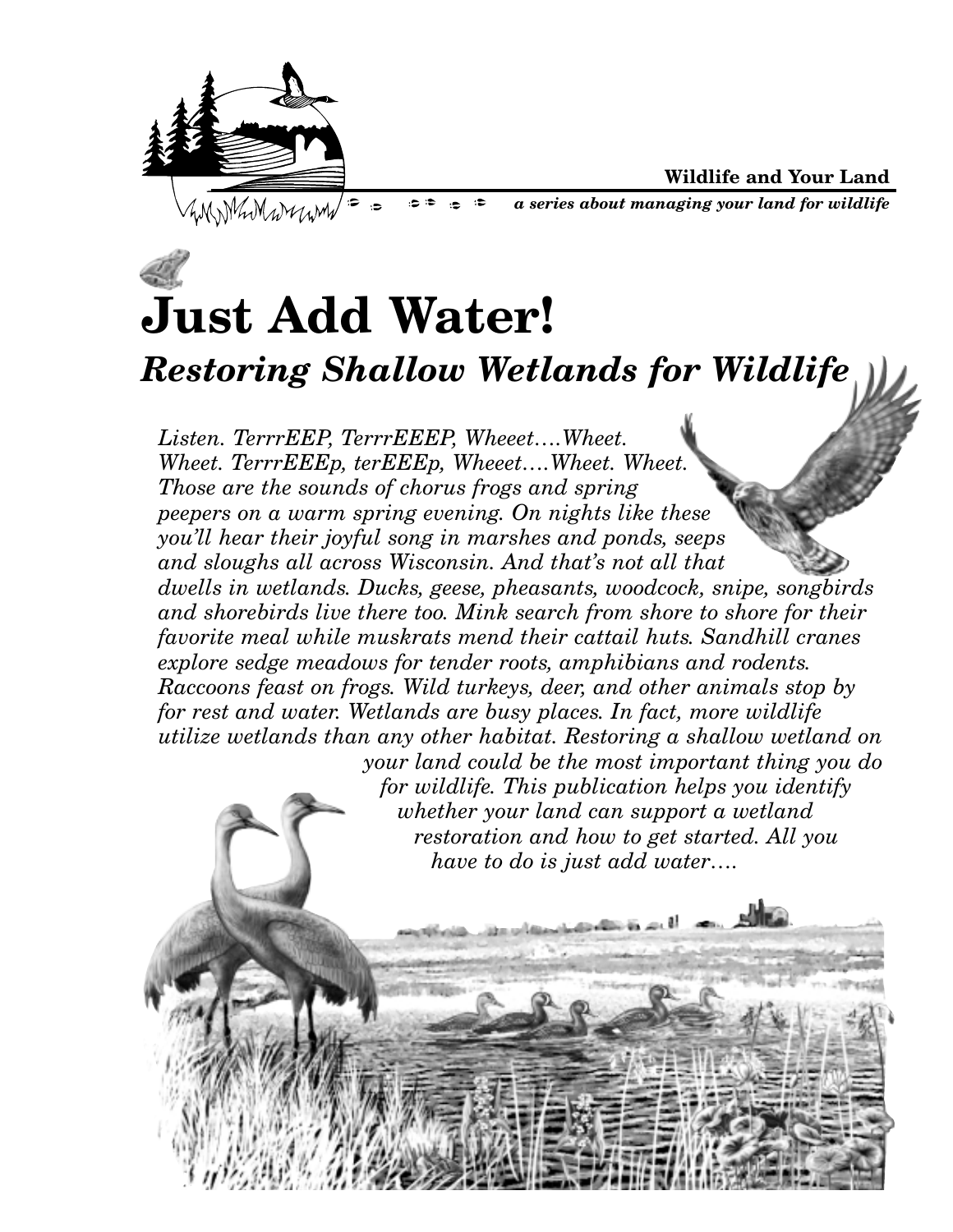$T$ isconsin, wetlands and wildlife go together. We owe this heritage to the massive glaciers that once blanketed all but the southwest part of the state. As this icy sculptor melted about 10,000 years ago, it left behind the raw materials—water and lowlands—to form 10 million acres of wetlands—1/3 of Wisconsin's total land area. This included many types of wetlands such as potholes, shallow wetlands, deep water marshes, bogs, fens and river bottoms. Even in the unglaciated southwest, the icy meltwaters created massive backwater sloughs along the Wisconsin, Chippewa, Black and Mississippi Rivers, and countless small wetlands around smaller drainage systems. All together, these wetlands provided breeding and feeding grounds for magnificent flocks of waterfowl, and food and cover for songbirds, shorebirds, herons, egrets, deer, foxes, raccoons, furbearers, amphibians and invertebrates.

The abundant wildlife described in stories told by the first European settlers lured more people to this new and "limitless" land. But as our population grew, so did the demands of agriculture and commerce. We drained, dredged and filled our wetlands to accommodate these modern demands. The perceived value of wetlands declined but few people worried about the loss or the potential impact on wildlife. The result? Of Wisconsin's original wetlands, just half exist today, though in some southern counties the losses are over 75 percent.

#### **They're All Wet!**

There are many different kinds of wetlands, but they all have one thing in common— Water! Wetlands range from those that are seasonally saturated to those completely covered with standing water year-round. Water-loving plants thrive under these wet conditions. Wisconsin has four major categories of wetlands: fens, bogs, swamps and marshes.

*Fens:* A fen is a grassy wetland fed by mineral-rich springs or groundwater. It is the rarest wetland type in Wisconsin.

*Bogs:* Bogs are common in northern Wisconsin. They are characterized by acidic water, dense peat mats and unusual plants such as the insect-eating pitcher plant.

*Swamps:* Swamps are forested or shrubdominated. Southern bottomland forests, northern cedar or tamarack swamps and alder or willow thickets are types of swamps.

*Marshes:* Marshes are areas of standing water that sustain water-loving plants such as cattail, sedge, arrowhead, bulrush and native grass. There are no trees in a marsh. Sedge meadows, wet meadows, prairie potholes and shallow wetlands are kinds of marshes.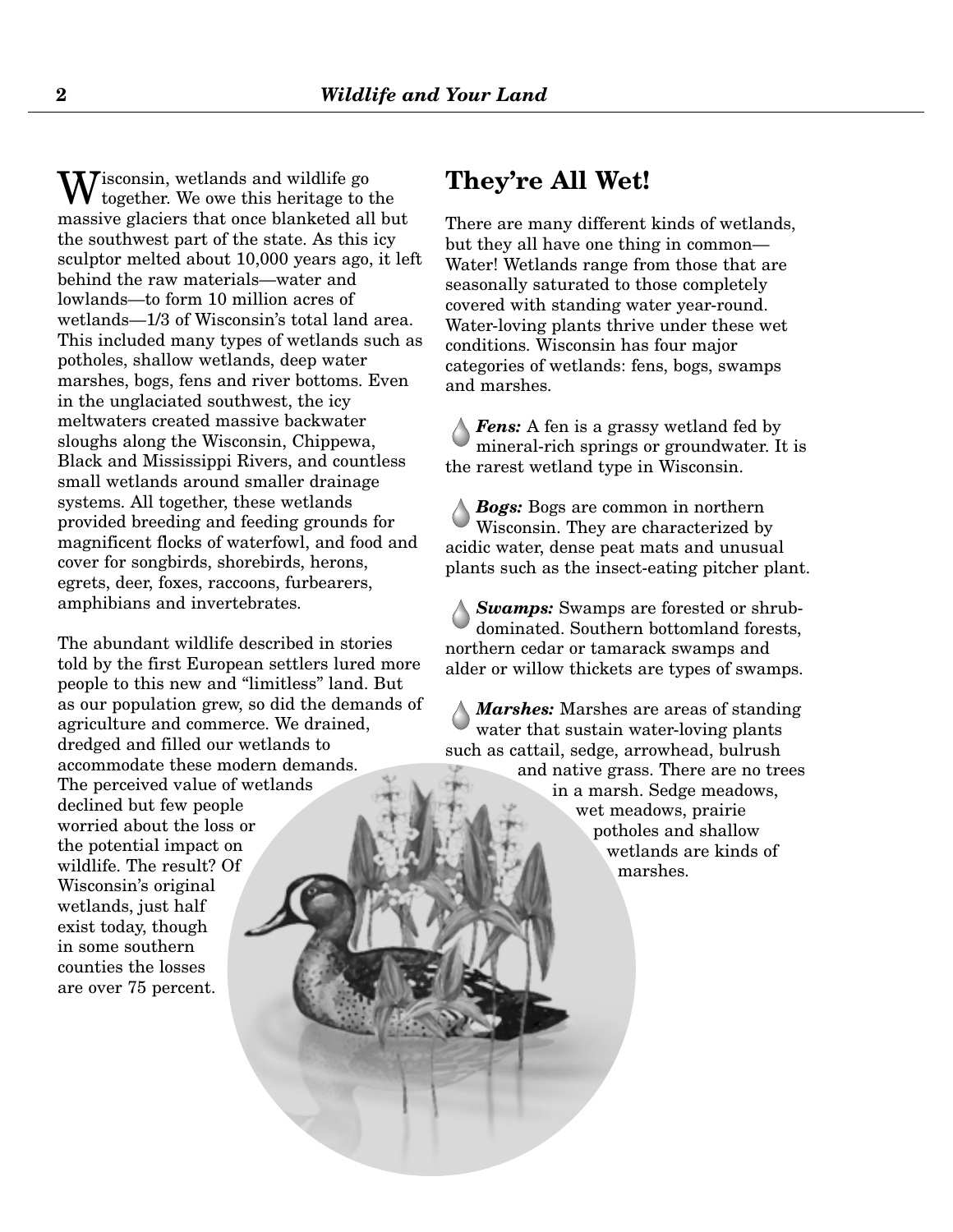#### **The Importance of Wetlands**

*Wetlands are important for wildlife and people.* 

#### **Nature's Nursery**

Growing up wet is common for many kinds of wildlife. Muskies, northern pike and a variety of other fish spawn in wetlands. Muskrats, mink, beavers, otters, ducks, geese, swans, and a whole host of shorebirds and songbirds are born and raised in wetlands. So are turtles, snakes, frogs, toads and salamanders, and dragonflies, mayflies, snails and other invertebrates. Without wetlands, these animals could not survive. In addition, cattails, bulrushes, waterlilies and sedges are just a few of the plants that grow in wetlands. Many provide food and shelter for wildlife. For example, the cattail is know as the "supermarket of the swamp" because so many animals use it.

#### **Winged Waysides**

The flyways of Wisconsin are filled with more than silver-winged airplanes. Each fall and spring, they come alive with a variety of migrating birds, from waterfowl to songbirds. Many members of this feathered jet-set fly non-stop from southern wintering grounds to Wisconsin's wetlands, reproduce, and then return to their wintering grounds. In spring, migrants tarry here as they wait for warmer weather to thaw frozen marshes further north.

#### **Flood Insurance**

During periods of heavy rain, wetlands act as huge reservoirs that help prevent flooding downstream. A one-acre wetland, holding water to a depth of one foot, will store 330,000 gallons of water. These stored waters then trickle back into the earth and help recharge groundwater supplies.

#### **Frugal Filter**

Wetlands do the same things as water treatment plants, only they don't charge for the service. Here's how. After a heavy storm, wetlands capture runoff waters in their lush tangle of plants. The stilled waters allow sediments and pollutants to drop out of suspension. Tiny underwater organisms attached to plants intercept nutrients and many pollutants, recycling them into new plant and animal life. This process works to prevent pollution of lakes and streams.

#### **Wetlands for You**

No matter who you are hunter or trapper, artist, bird watcher, photographer, teacher, student or nature lover—you



know the importance of wetlands. Ducks and geese stock many a larder while muskrat, beaver, mink and other wetland furbearers provide the raw materials to make warm winter clothing. Cattails are a favorite fall decoration and cranberries and wild rice provide tasty and colorful seasonal fare. The wildlife and scenic vistas found in wetlands have inspired many awe-inspiring photos and lasting memories. And wetlands are favorite outdoor classrooms. Wetlands give us many things, but perhaps the most important thing they give us is not visible to the naked eye—peace of mind.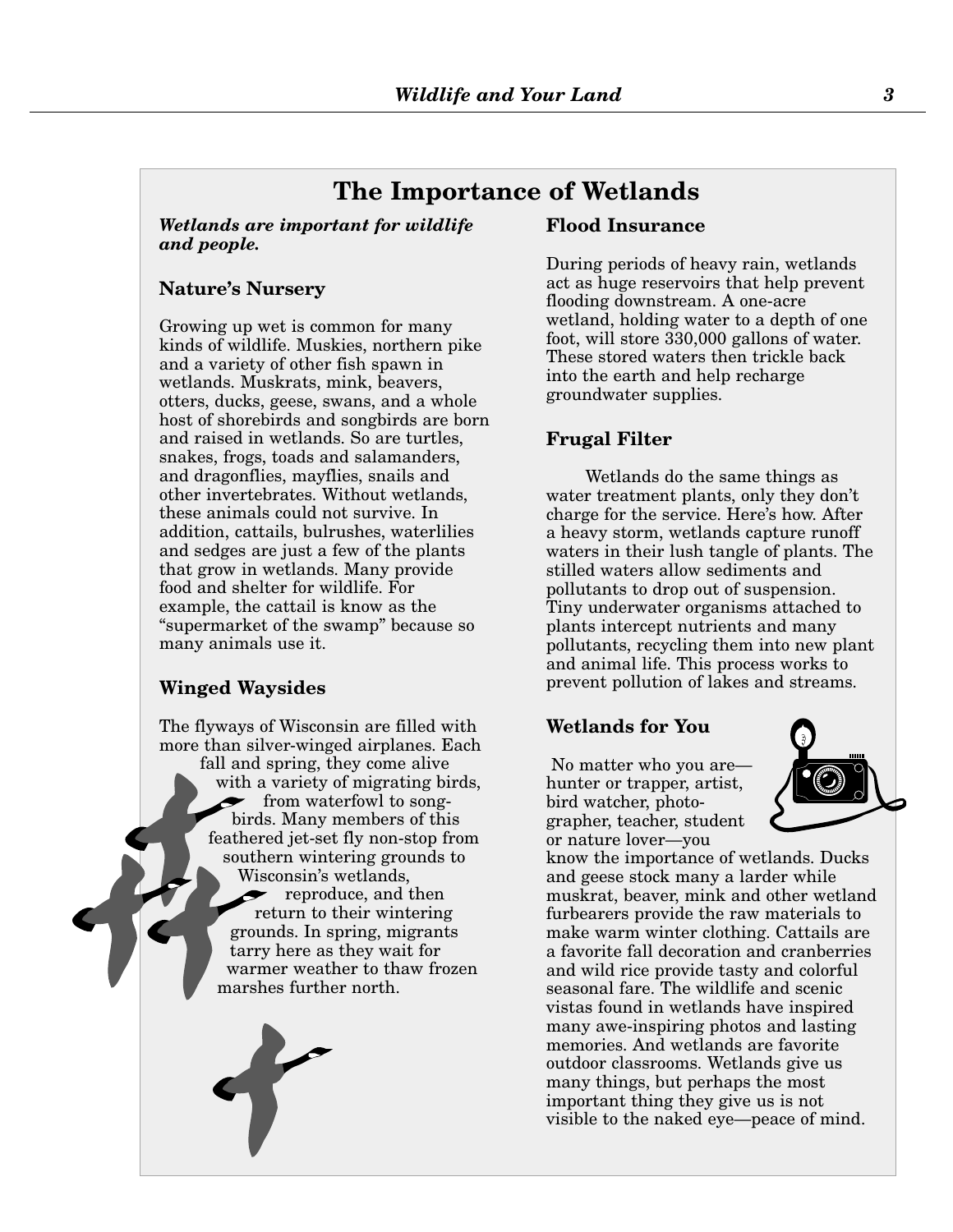# **Just Add Water!**

#### *Shallow Wetlands: Why we need them*

Shallow wetlands warm sooner than deepwater marshes and provide waterfowl, shorebirds, herons and egrets with an abundance of plants, frogs, salamanders and insects for food in early spring. This type of wetland also provides nesting and feeding habitat for waterfowl that prefer small, isolated wetlands. Ducks breed in adjacent grasslands and feed off the wetland bottom for insects and plants. When several of these wetlands are within close proximity to one another, a hen can play "musical-ponds" in search of food. More wetlands mean more food and cover variety, and that means better habitat—habitat that will also support deer, pheasants, songbirds, muskrats and more at some time during their life cycle.

Wetland restoration is one of the best ways to invite wildlife back to your land—Just Add Water!

#### *Restoration Methods*

Former wetlands come alive after water returns. Dormant seeds sprout and ducks reappear. Restoring a wetland is a modest investment you can make for wildlife and your land. Ditch-plugs and tile-breaks are the most commonly used and preferred techniques because they are the fastest, most efficient methods. Average costs are about \$500/acre. Other methods, such as constructing a dike or scraping out a wetland basin are used to *create* or *enhance* existing wetlands. They tend to cost more. These techniques are briefly defined below.



#### **Ditch-Plugs**

Ditches were constructed to drain wetlands years ago. "Plugging" the ditch with heavy soil allows the water to collect in the wetland basin again—a true restoration.

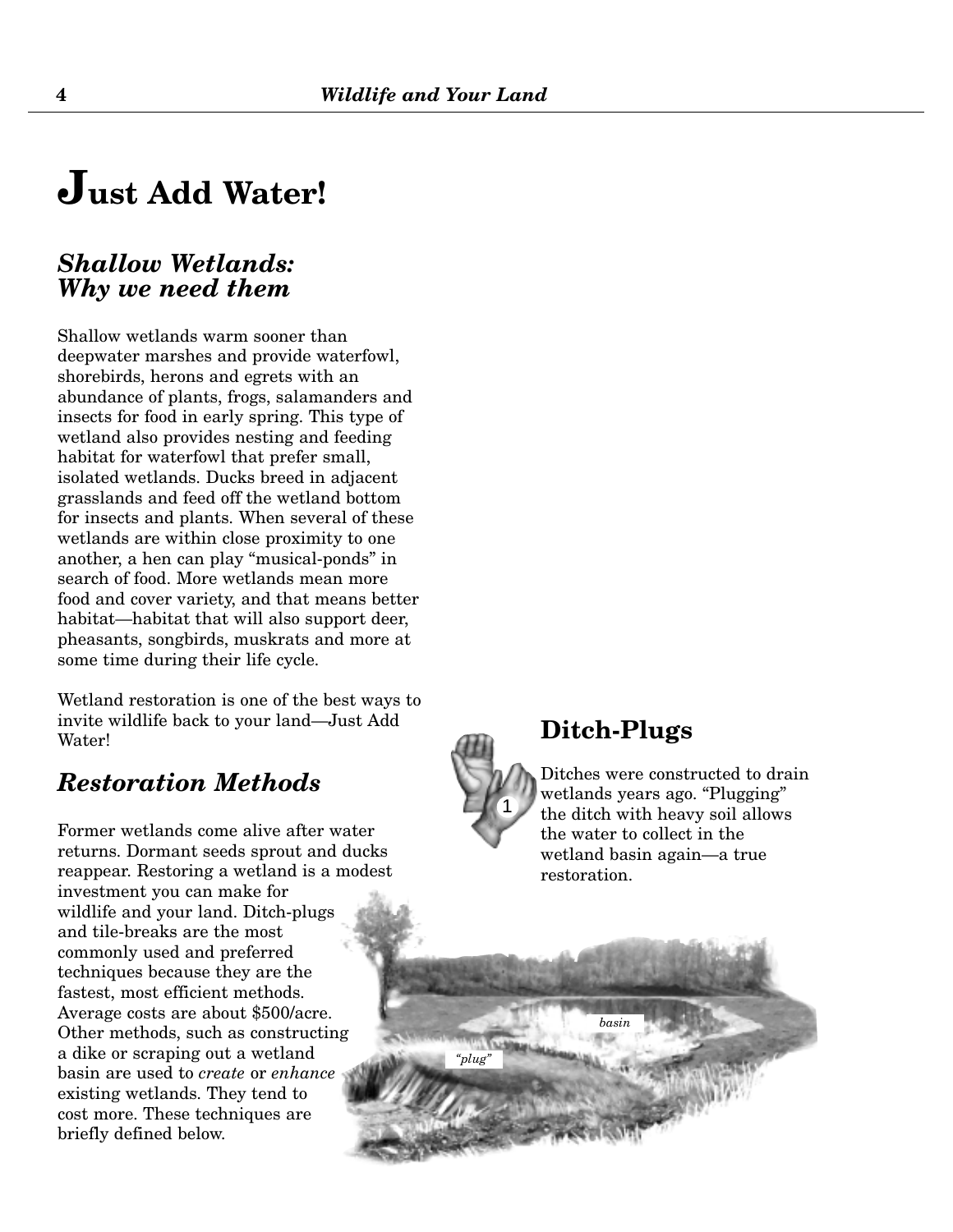



# **Tile-Breaks**

Tile can be removed to allow water to collect in the wetland basin again. At least 50 feet of tile is usually removed.

In some cases, you may want to restore a wetland on your property, but your neighbors, who are also serviced by the same tile line, may not. In these cases, tile lines are fitted with special water control structures such as elbow riser-tubes or perforated bypasses, so that you *and* your neighbors' needs are met. These structures add costs to the wetland restoration project.





#### **Low-head Dikes**

Low-head dikes or berms are used to *create* wetlands in areas with suitable topography and soils. Though they are similar in construction to ditch-plugs they differ because they are placed where they will most likely capture runoff. The trapped water creates the pool area for the new wetland.



# **Wetland Scrapes**

Wetland scrapes are used to *restore* or *enhance* wetlands that have filled with silt or to increase the depth of open water in existing wetlands. It involves digging a shallow, depressional area with a scraper (pictured below) and removing the spoil to an upland site. This process requires a permit. It is illegal to fill any wetland or deposit excavated soil into surrounding wetland soils. Scrapes can sometimes be used to create a wetland on sites that have suitable soils, elevation, and water conditions.

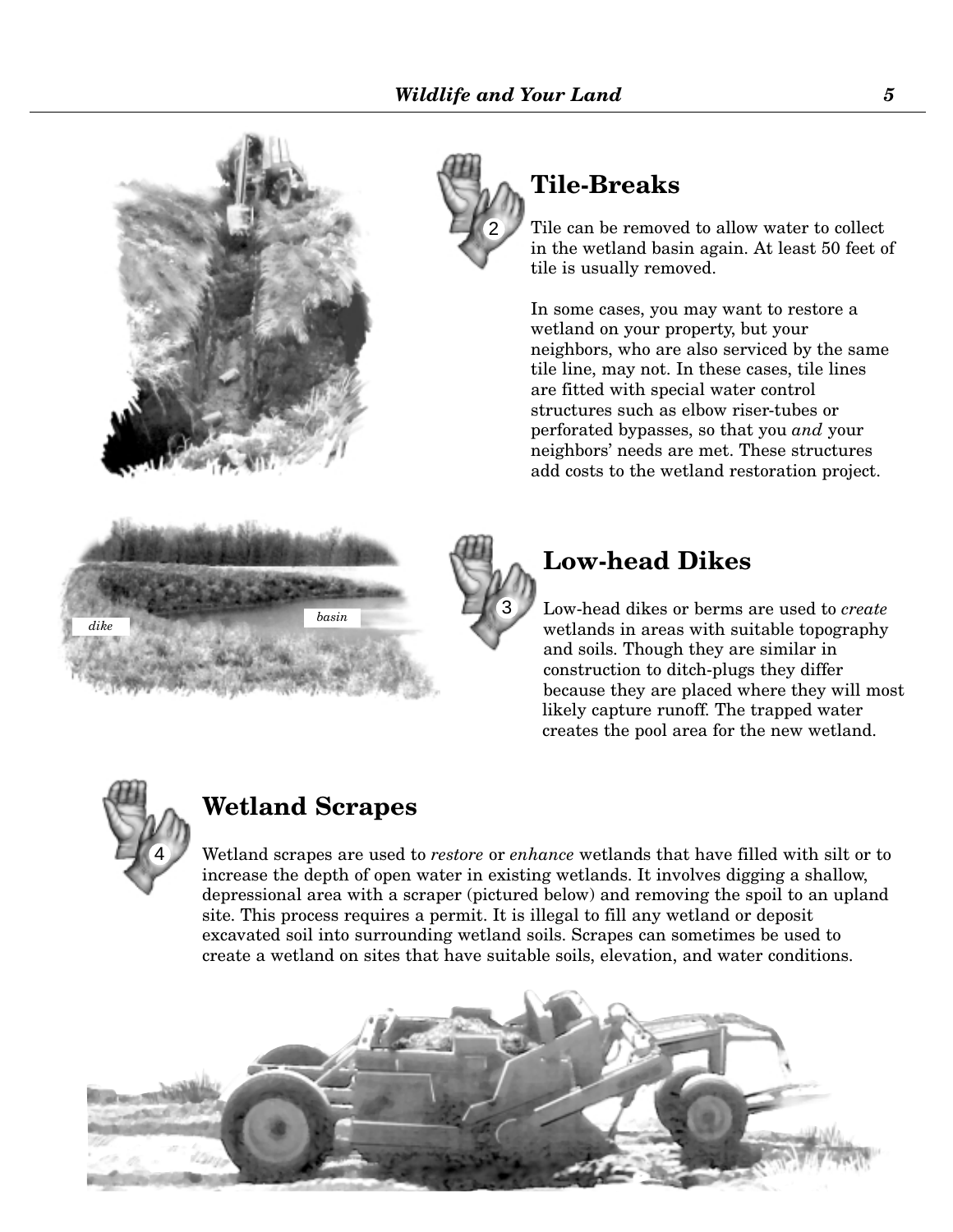# **Mucky Mess or "Field of Dreams?"**



You may have a former wetland on your property and not even know it. The following questions can help you assess the suitability of turning that soggy part of your land into a wildlife "field of dreams."

### *1. Assessing Your Land*

- $\mathbf{\nabla}$  Are there depressions or potholes on your property that are drained by tiles or ditches? Good quality aerial photos often show field depressions or potholes, drainage ditches, and drain-tile systems.
- $\mathbf{\nabla}$  Can you see obvious changes in vegetation in your fields? For example, are there patches of stressed or drowned crops?
- $\blacksquare$  Do you have a field that is difficult to plant because it's too wet in spring and difficult to harvest because it's too wet in the fall?
- $\blacksquare$  Do patches of wetland plants such as cattail, sedge, or smartweed occur in your fields?
- $\triangledown$  Is the soil in the wet areas of your fields clay or claylike?

If you answered "yes" to any of these questions, then you *may* have a drained wetland on your property that could be restored with assistance from the DNR or a private contractor. If you answered "no" to these questions, don't quit reading, you still may be able to *create* a wetland on your property or enhance an existing wetland if the soils and topography are right.

#### *2. Getting Assistance*

If you think you have a potential wetland restoration site, contact your DNR Wildlife or Private Lands Manager. They can further assess your land's potential for a wetland restoration. On qualifying sites, they'll assist with design and construction of wetlands. On other properties, they'll get you started and direct you to the right programs and resource people. The Natural Resources Conservation Service keeps a list of private contractors that do wetland restoration work. There may even be financial assistance available.

The Wisconsin Department of Natural Resources, U.S. Fish and Wildlife Service, Farm Service Agency (FSA) and local Land Conservation Departments have cost-share dollars available for qualifying wetland restoration projects. These agencies will assist with wetland restoration plans and management questions. Funding varies from county to county. DNR wildlife managers may refer you to the Area Water Management Specialist. They can help you secure state permits necessary for wetland restorations and advise you on other permits. Permit requirements will vary depending on the wetland you restore and where it's located.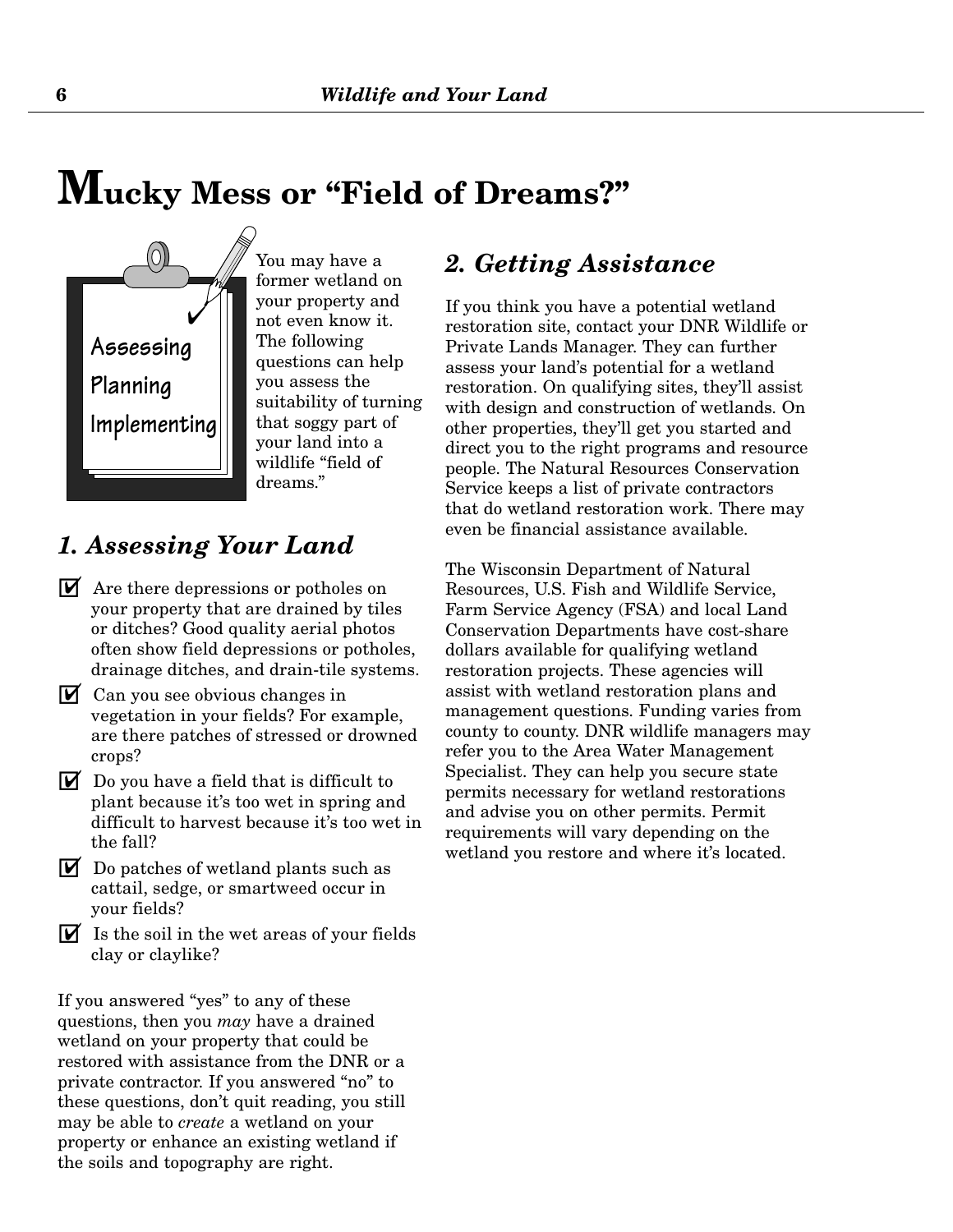You may need permits and/or approval from the following agencies. Either way, allow from two to eight months to complete this process.

- **M** County Land Conservation Department
- $\triangledown$  County Zoning Office
- GY State Department of Natural Resources
- GY U.S.D.A. Farm Service Agency (FSA)
- GY U.S. Army Corps of Engineers (a list of Corps regulated activities can be obtained from DNR offices.)

Remember, securing a permit does not guarantee a successful wetland restoration. It shows that your wetland will not adversely affect existing environmental and social conditions.

#### *3. Implementing Your Plan*

This is the fun part—the payoff from all the planning you've already done. By this point, you have acquired all the necessary permits and permissions, your neighbors have been contacted and are comfortable with your project, and you are confident that the DNR staff and/or contractors in charge of the project will deliver the results you expect.

Most restoration occurs during the drier months—July, August and September. With projects that involve dike construction, the work is evaluated by trained surveyors before completion so that adjustments can be made while the equipment is still there. After the project is complete, the DNR may conduct surveys to determine the number of waterfowl and other wildlife present on the new wetland.



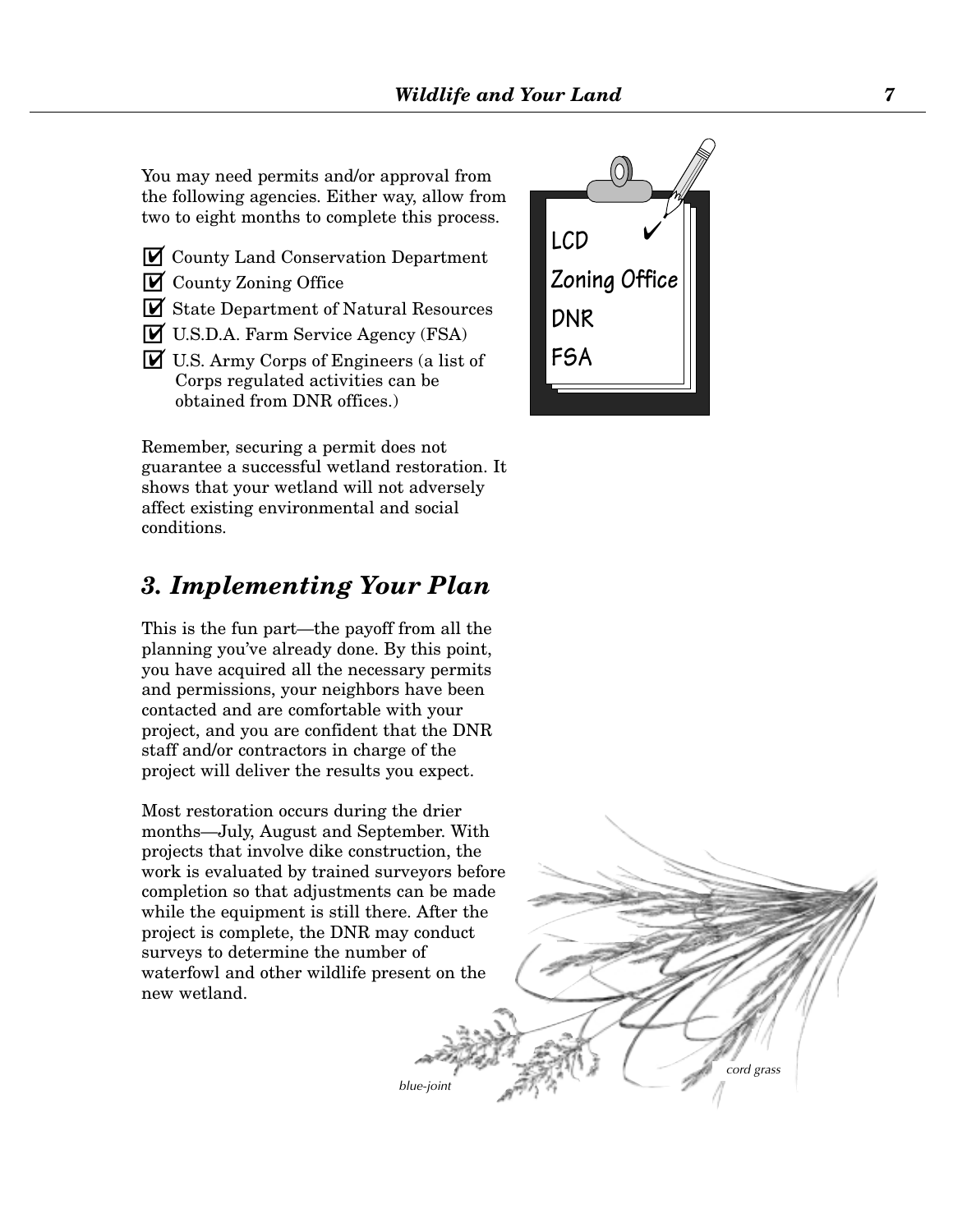# **Anatomy of a Shallow Wetland**

The primary goal of shallow wetland restoration is wildlife enhancement. These wetlands typically occur on agricultural lands that were previously drained. If you proceed with a shallow wetland restoration, here's what you can expect.

## *Depth and Shape*

Once tile is removed or a ditch is plugged, the water will return to its former depth and basin. Typically, these wetlands are no greater than 3 feet deep and have a gradual, sloping base. They usually dry up during the summer, though the deeper basins can hold water year-round. You can achieve the same result with a wetland scrape. If you choose the wetland scrape method, never exceed 3 feet and always strive for the most natural looking shape you can. Irregular edges are best.

#### *Vegetation*

Good plant cover makes for good nesting, escape, resting and feeding habitat. In most cases, desirable wetland vegetation will grow without interference. Wetland seeds are already in the soil and just need water to germinate. If you live near wetlands, seeds will also blow in or be carried in by birds and mammals. Common plants you may see are cattail, smartweed, arrowhead, sedge, beggartick, and wild millet. Common native wetland grasses include blue-joint and cord grass.

If you're managing for waterfowl and pheasants you will want to maintain a grassland buffer around the wetland for nesting. For every one acre of wetlands, shoot for four acres of grassland. If you have the land, we recommend grasslands of at least 40

*Historically, shallow wetlands dotted the landscape. You can return the landscape to its former life by simply breaking a tile line.*

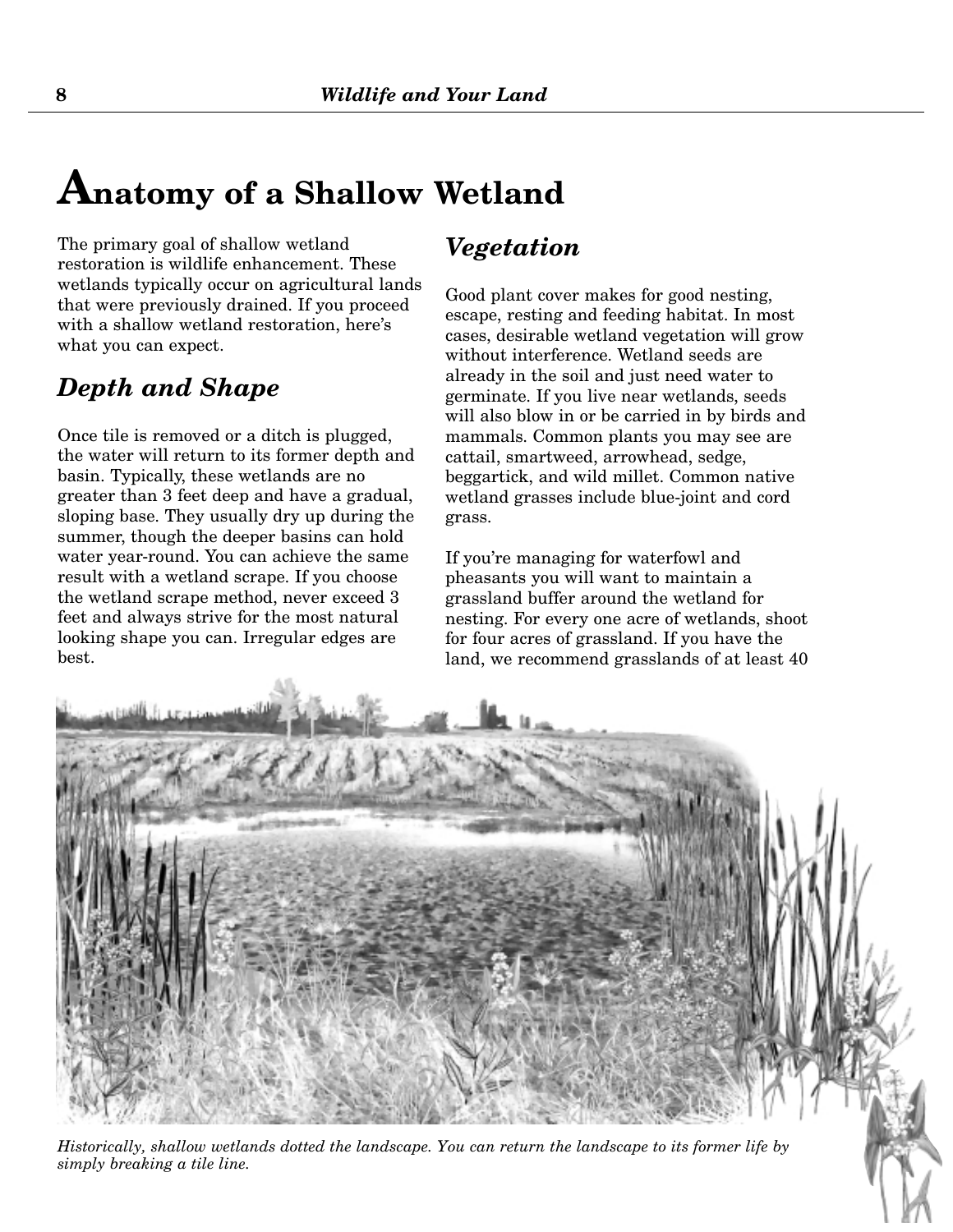acres in size. This allows enough cover for birds to successfully hide their nests from predators. The bigger the better.

It is better and cheaper to allow local plants time to grow, but if you want to plant wetland flora, it's best to allow one growing season to pass. Then carefully select wetland plants which are available from specialty nurseries. Look at wetlands in the vicinity and see what is naturally occurring in your area.

While cattails grow naturally in wetlands and provide excellent cover for pheasants and songbirds, they can also choke out open water and reduce the attractiveness to waterfowl. If your wetland has more than 3 feet of water, muskrats will likely call your wetland home

and help keep cattail in check. Muskrats are natural "mowers". But as always, too much of a good thing is bad. Too many muskrats can "eat-out" a marsh of all cattail, which is not desirable for the pheasants and songbirds so many people want. Trapping is used in these cases to control muskrat numbers. Balance is the key.

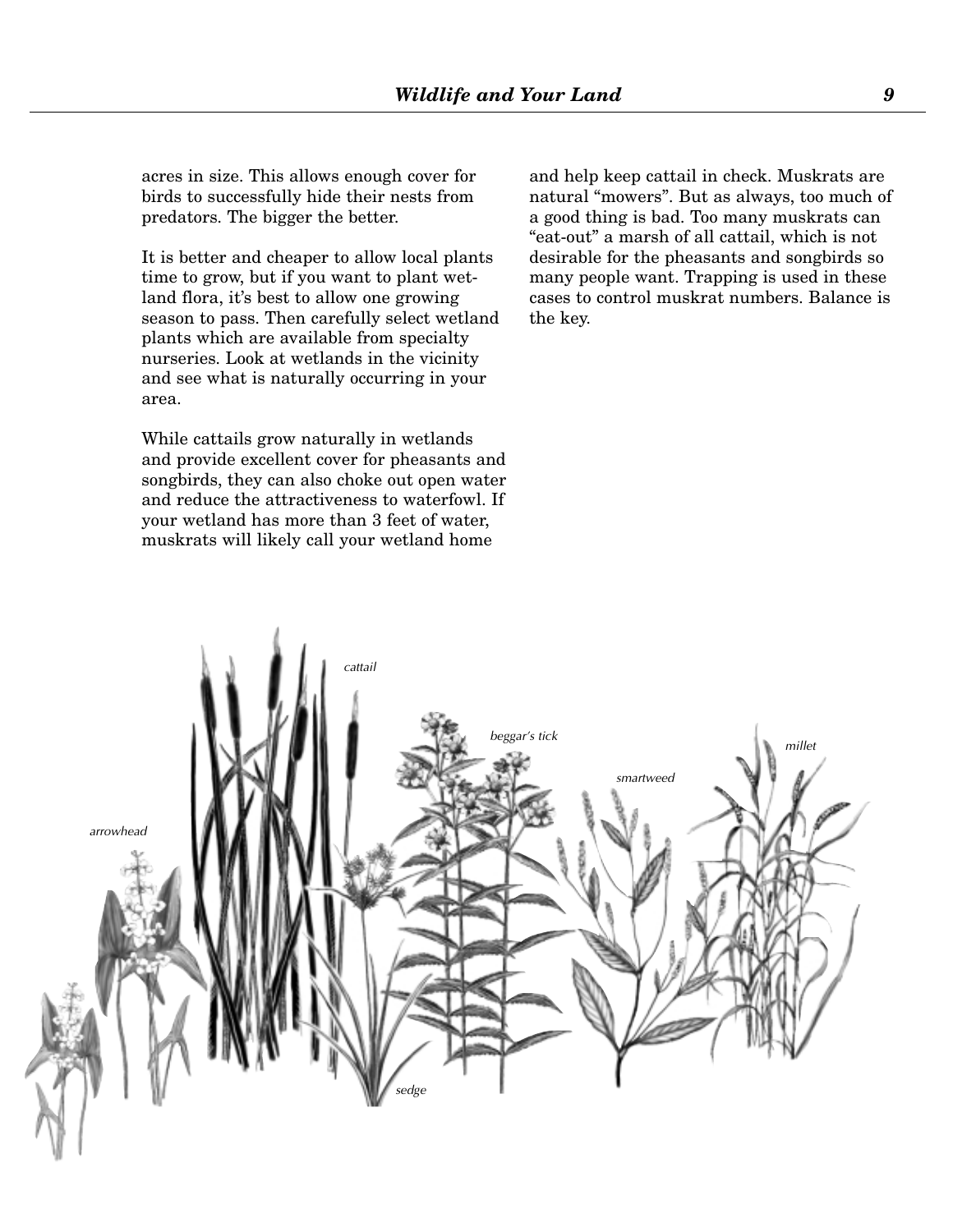

*purple loosestrife*

### *Problem Plants*

Purple loosestrife, an exotic plant from Europe, can infiltrate your wetland and choke out native, more desirable plants. Pull them out before they go to seed. Research has shown that this is the best method for controlling purple loosestrife in the long-run. Herbicides *have not* proven effective.

Reed canary grass is an aggressive nonnative plant that once established, takes over a wetland. Do not plant this grass under any circumstances. Blue-

*reed canary grass*

joint, a native Wisconsin grass, is a better choice.

#### *If you build it...*

By restoring a wetland, you can connect with Wisconsin's wetland and wildlife legacy; a legacy that dates back to the ice age. It's not a complicated process and does not require a lot of maintenance. And remember, if you build it, the wildlife will come. Ribbit!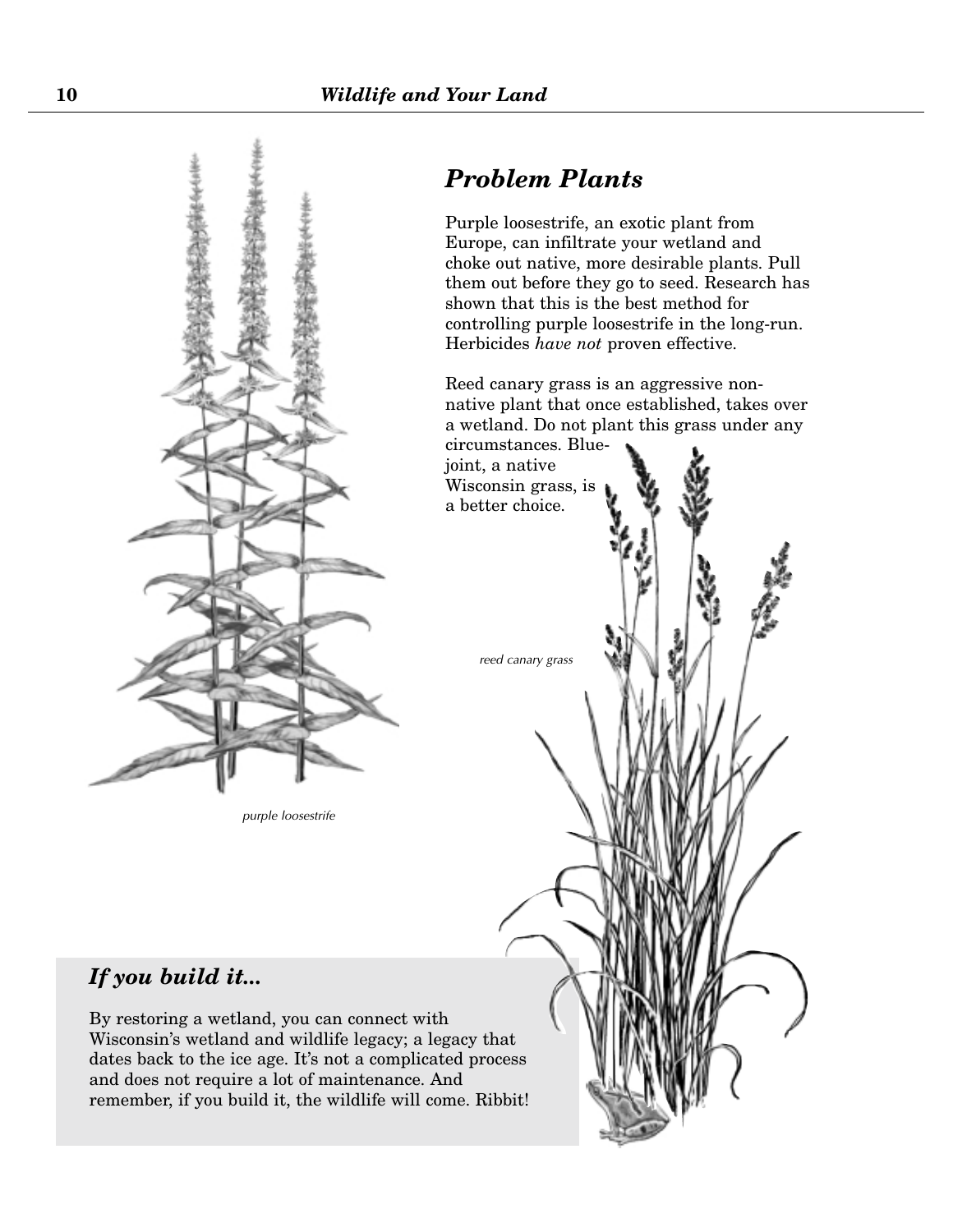# *Excavated Ponds*



*Though less attractive to wildlife, excavated ponds used for recreational and other purposes can still provide some benefits if constructed with an irregular edge and a gradual slope to invite wildlife to drink and take cover there.*

If restoring a shallow wetland is not possible on your land because of its characteristics, or your goals lean toward having a pond for fishing, swimming, livestock watering or other use, then an excavated pond may be for you. These ponds, often called dugouts, are usually characterized by steep sides and deep water. Though less attractive to wildlife, they can still provide some benefits if constructed with an irregular edge and a gradual slope to invite wildlife to drink and take cover there. In general, the more human uses your pond has, the less desirable it will be for wildlife. Excavated ponds are also more expensive to build. For these reasons excavated ponds are rarely cost-shared by government agencies. For more information about building a pond see the publication **Thinking about Building a Pond** available from your local DNR, Bureau of Water Regulation and Zoning.